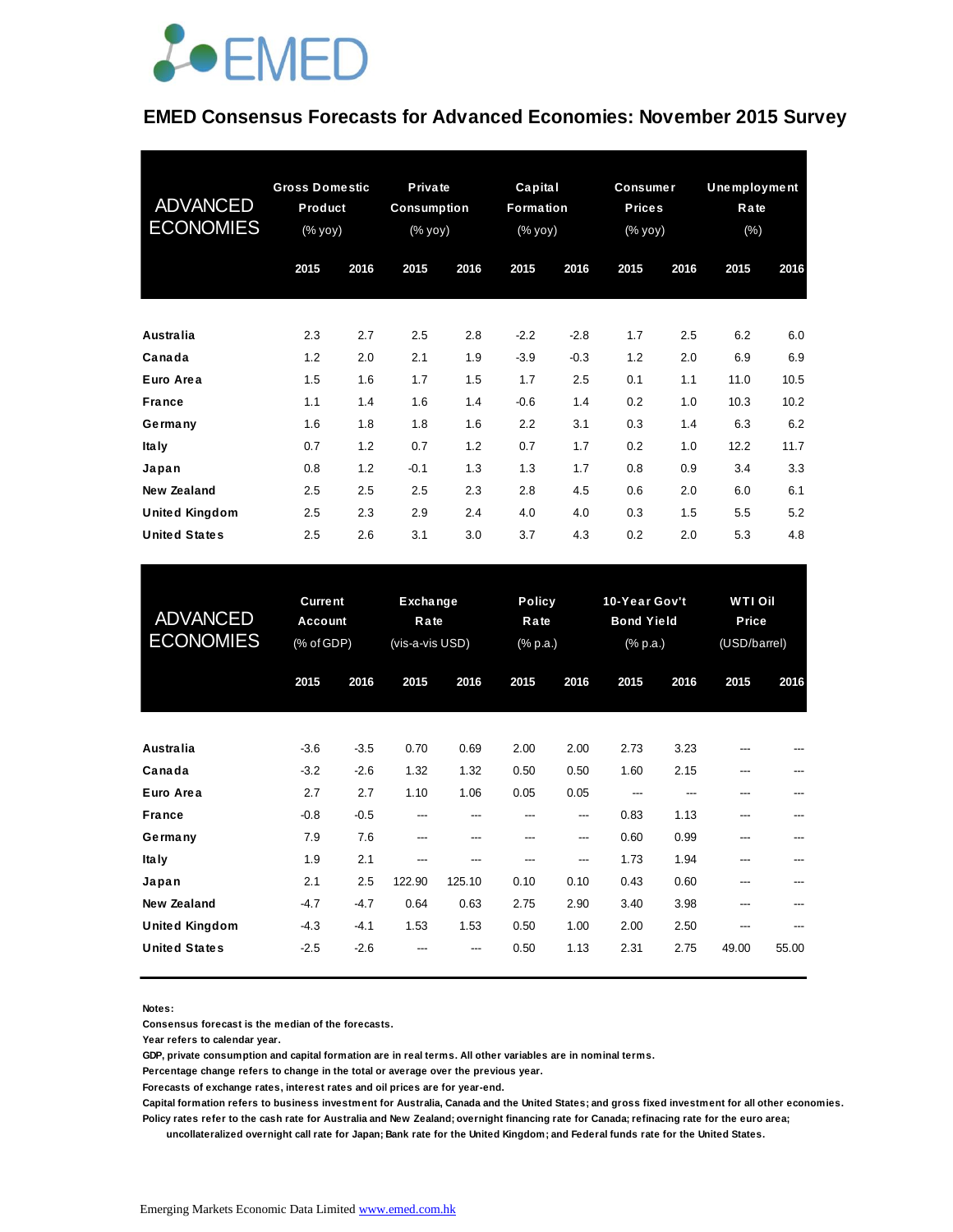

#### **EMED Consensus Forecasts for Emerging Markets: November 2015 Survey**

|                       |         | <b>Gross Domestic</b> |             | <b>Private</b> | <b>Fixed</b> |        | Consumer      |      | <b>Unemployment</b>    |          |
|-----------------------|---------|-----------------------|-------------|----------------|--------------|--------|---------------|------|------------------------|----------|
| <b>EMERGING</b>       | Product |                       | Consumption |                | Investment   |        | <b>Prices</b> |      | Rate                   |          |
| <b>MARKETS</b>        | (% yoy) |                       | (% yoy)     |                | (% yoy)      |        | $(%$ (% yoy)  |      | (% )                   |          |
|                       |         |                       |             |                |              |        |               |      |                        |          |
|                       | 2015    | 2016                  | 2015        | 2016           | 2015         | 2016   | 2015          | 2016 | 2015                   | 2016     |
|                       |         |                       |             |                |              |        |               |      |                        |          |
| Argentina             | 0.8     | 0.9                   | 1.4         | 0.8            | 2.7          | 1.8    | 27.0          | 26.0 | 7.3                    | 7.7      |
| <b>Brazil</b>         | $-2.4$  | $-0.7$                | $-2.6$      | $-2.0$         | $-11.0$      | $-2.0$ | 8.8           | 6.6  | 6.7                    | 8.7      |
| Chile                 | 2.2     | 2.5                   | 2.3         | 2.9            | $-1.4$       | 1.8    | 4.4           | 4.0  | 6.5                    | 6.8      |
| China                 | 6.9     | 6.5                   | 7.7         | 7.2            | 6.4          | 5.7    | 1.5           | 2.0  | 4.1                    | 4.1      |
| Colombia              | 3.0     | 2.9                   | 3.4         | 3.4            | 3.1          | 3.2    | 4.5           | 3.6  | 9.0                    | 9.0      |
| <b>Czech Republic</b> | 3.1     | 2.7                   | 2.9         | 2.2            | 4.6          | 4.1    | 0.6           | 1.6  | 5.7                    | 5.1      |
| <b>Hong Kong</b>      | 2.4     | 2.5                   | 4.0         | 2.5            | 4.0          | 2.7    | 3.0           | 2.7  | 3.3                    | 3.4      |
| Hungary               | 2.6     | 2.4                   | 2.7         | 2.3            | 2.9          | $-1.5$ | 0.1           | 2.2  | 7.2                    | 6.8      |
| India                 | 7.3     | 7.5                   | 6.3         | 7.4            | 6.0          | 7.5    | 5.2           | 5.5  | $\qquad \qquad \cdots$ | $\cdots$ |
| Indonesia             | 4.8     | 5.1                   | 5.0         | 5.1            | 4.3          | 5.6    | 6.5           | 5.2  | 6.0                    | 5.9      |
| Malaysia              | 5.0     | 4.7                   | 5.9         | 5.0            | 4.1          | 3.4    | 2.3           | 3.1  | 3.1                    | 3.1      |
| <b>Mexico</b>         | 2.5     | 3.0                   | 3.0         | 2.8            | 4.9          | 5.0    | 2.9           | 3.4  | 4.3                    | 4.3      |
| <b>Philippines</b>    | 5.8     | 6.0                   | 6.0         | 5.6            | 8.4          | 7.0    | 1.6           | 2.8  | 7.0                    | 6.7      |
| Poland                | 3.4     | 3.5                   | 3.3         | 3.4            | 7.6          | 6.0    | $-0.7$        | 1.2  | 9.4                    | 8.2      |
| Russia                | $-3.7$  | 0.0                   | $-7.2$      | $-0.4$         | $-7.1$       | $-0.8$ | 15.0          | 7.7  | 5.9                    | 6.2      |
| Singapore             | 2.2     | 2.5                   | 3.1         | 2.3            | 3.2          | 2.6    | $-0.2$        | 1.1  | 2.0                    | 2.2      |
| South Korea           | 2.6     | 3.0                   | 2.0         | 2.6            | 3.8          | 3.8    | 0.8           | 1.8  | 3.5                    | 3.5      |
| <b>Taiwan</b>         | 1.5     | 2.6                   | 2.5         | 2.7            | 1.9          | 3.2    | $-0.3$        | 1.2  | 3.8                    | 3.9      |
| <b>Thailand</b>       | 2.7     | 3.5                   | 2.1         | 2.5            | 4.6          | 5.1    | $-0.6$        | 1.5  | 1.0                    | 1.0      |
| Turkey                | 3.0     | 3.0                   | 3.6         | 2.0            | 3.2          | 2.0    | 7.5           | 7.2  | 10.1                   | 10.3     |

|                       |                    |                        | <b>Merchandise</b> |           | Merchandise    |        |                                  |        |                                                                                     |       |  |  |
|-----------------------|--------------------|------------------------|--------------------|-----------|----------------|--------|----------------------------------|--------|-------------------------------------------------------------------------------------|-------|--|--|
| <b>EMERGING</b>       | Money<br>Supply M2 |                        | <b>Exports</b>     |           | <b>Imports</b> |        | <b>Current</b><br><b>Account</b> |        | Exchange<br>Rate<br>(vis-a-vis USD)<br>2015<br>2016<br>10.20<br>4.00<br>700<br>6.35 |       |  |  |
| <b>MARKETS</b>        |                    |                        |                    | $(%$ yoy) |                |        | $(%$ (% yoy)                     |        | (% of GDP)                                                                          |       |  |  |
|                       | 2015               | 2016                   | $(\%$ yoy)<br>2015 | 2016      | 2015           | 2016   | 2015                             | 2016   |                                                                                     |       |  |  |
|                       |                    |                        |                    |           |                |        |                                  |        |                                                                                     |       |  |  |
|                       |                    |                        |                    |           |                |        |                                  |        |                                                                                     |       |  |  |
| Argentina             | 29.5               | 20.3                   | $-8.7$             | 3.3       | $-6.0$         | 1.5    | $-1.6$                           | $-1.8$ |                                                                                     | 12.64 |  |  |
| <b>Brazil</b>         | 8.9                | 9.3                    | 5.5                | 4.0       | $-6.7$         | $-2.5$ | $-3.7$                           | $-3.4$ |                                                                                     | 4.15  |  |  |
| Chile                 | 12.7               | 14.5                   | $-1.3$             | 3.1       | $-3.4$         | 3.4    | $-0.6$                           | $-1.1$ |                                                                                     | 650   |  |  |
| China                 | 12.0               | 11.0                   | 1.0                | 4.3       | $-9.5$         | 4.1    | 2.6                              | 2.7    |                                                                                     | 6.44  |  |  |
| Colombia              | 14.1               | 13.3                   | $-3.4$             | 1.9       | $-6.0$         | 3.5    | $-6.0$                           | $-5.1$ | 3080                                                                                | 3100  |  |  |
| <b>Czech Republic</b> | ---                | $\qquad \qquad \cdots$ | 7.5                | 7.4       | 8.1            | 7.2    | 0.7                              | 0.6    | 25.5                                                                                | 25.1  |  |  |
| <b>Hong Kong</b>      | 7.3                | 6.9                    | 1.3                | 2.6       | 1.1            | 2.2    | 2.2                              | 1.4    | 7.76                                                                                | 7.76  |  |  |
| Hungary               | 6.5                | 7.6                    | 6.9                | 6.8       | 6.4            | 6.2    | 4.9                              | 4.2    | 280                                                                                 | 297   |  |  |
| India                 | 11.7               | 12.7                   | 0.3                | 1.4       | $-2.1$         | 4.0    | $-1.5$                           | $-1.5$ | 65.1                                                                                | 65.5  |  |  |
| Indonesia             | 11.7               | 10.5                   | $-1.0$             | 2.0       | $-4.7$         | 3.3    | $-2.3$                           | $-2.3$ | 14185                                                                               | 14500 |  |  |
| Malaysia              | 8.3                | 7.6                    | 1.2                | 2.5       | 1.6            | 1.7    | 3.0                              | 3.1    | 4.34                                                                                | 4.23  |  |  |
| Mexico                | 10.1               | 10.8                   | 6.1                | 5.9       | 5.3            | 5.6    | $-2.2$                           | $-2.4$ | 17.0                                                                                | 16.6  |  |  |
| <b>Philippines</b>    | 9.0                | 9.2                    | 5.1                | 5.6       | 6.8            | 5.1    | 4.0                              | 3.8    | 47.0                                                                                | 47.1  |  |  |
| Poland                | 8.3                | 9.2                    | 6.2                | 5.3       | 5.7            | 6.6    | $-0.4$                           | $-1.3$ | 3.78                                                                                | 3.95  |  |  |
| Russia                | 7.3                | 7.0                    | 0.1                | 1.0       | $-20.7$        | 3.3    | 5.0                              | 4.5    | 63.0                                                                                | 63.0  |  |  |
| Singapore             | 5.9                | 3.0                    | 2.5                | 2.2       | 0.8            | 2.9    | 20.0                             | 19.2   | 1.40                                                                                | 1.44  |  |  |
| South Korea           | 8.0                | 7.7                    | 0.9                | 3.2       | 2.0            | 2.8    | 7.5                              | 6.9    | 1160                                                                                | 1190  |  |  |
| Taiwan                | 5.9                | 6.0                    | $-0.4$             | 2.2       | 0.5            | 2.3    | 13.8                             | 12.4   | 33.0                                                                                | 33.5  |  |  |
| <b>Thailand</b>       | 6.0                | 7.2                    | 3.5                | 2.1       | 3.5            | 3.3    | 4.1                              | 3.3    | 36.3                                                                                | 36.8  |  |  |
| Turkey                | 14.4               | 11.1                   | $-0.4$             | 2.6       | 1.8            | 2.0    | $-5.2$                           | $-5.3$ | 2.95                                                                                | 3.10  |  |  |
|                       |                    |                        |                    |           |                |        |                                  |        |                                                                                     |       |  |  |

**Notes:** 

**Consensus forecast is the median of the forecasts.**

**Year refers to calendar year except for India for which fiscal year (April to March) is used.**

**GDP, private consumption and fixed investment are in real terms. All other variables are in nominal terms.**

**Percentage change refers to change in the total or average over the previous year, except for money supply growth which is** 

 **based on year-end figures.**

**Forecasts of exchange rates and interest rates are for year-end.**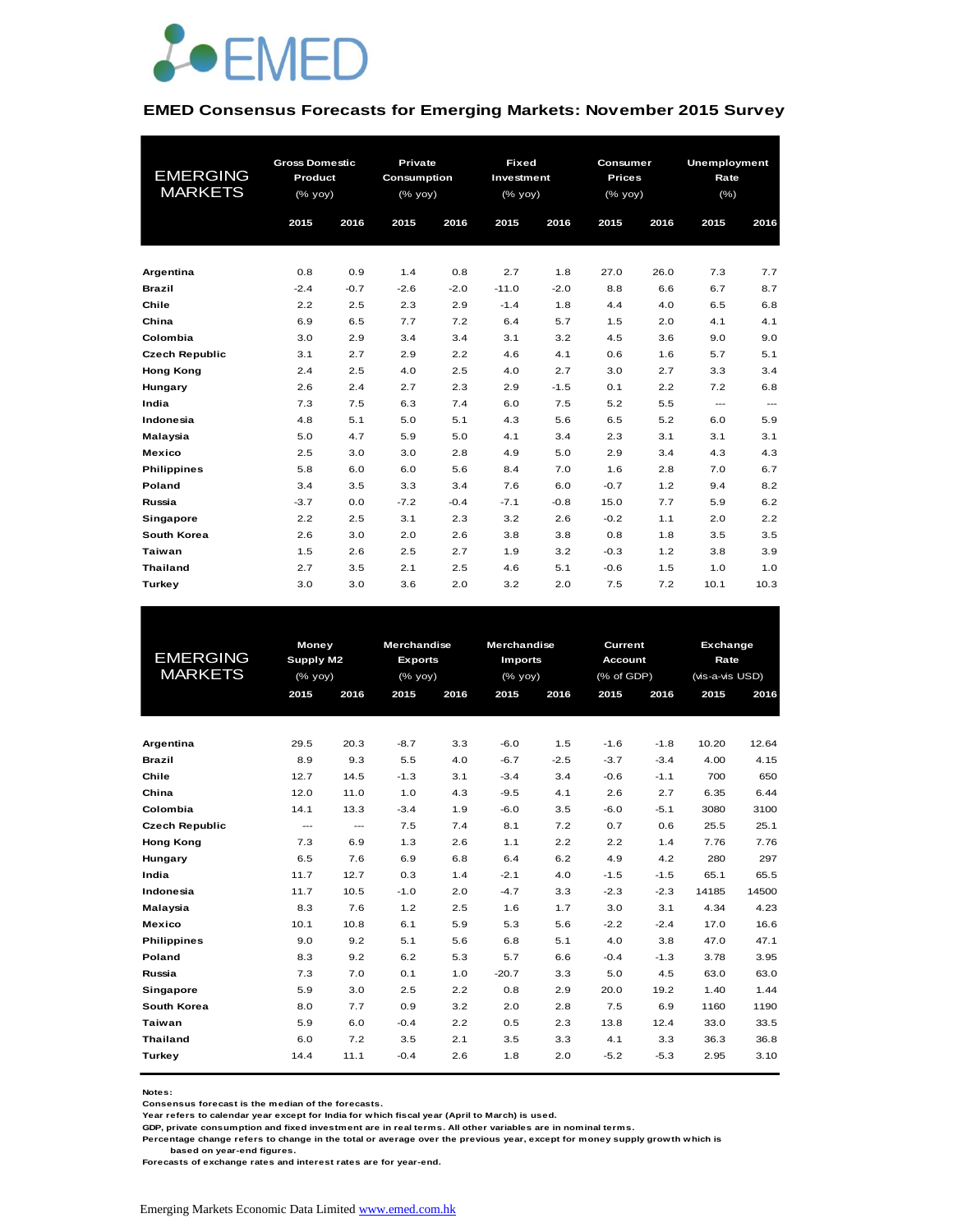#### **EMED Consensus Forecasts for the United States: November 2015 Survey**

| <b>UNITED STATES</b>                         | <b>Gross Domestic</b><br>Product<br>$(% \mathsf{Y}^{\prime }\mathsf{Y}^{\prime }\mathsf{Y}^{\prime })$ | <b>Gross Domestic</b><br><b>Consumer</b><br><b>Prices</b><br>Product<br><b>UNITED STATES</b><br>(% yoy)<br>(% yoy) |            |            | Consumer<br><b>Prices</b><br>(% yoy)              |            |            |            |            |
|----------------------------------------------|--------------------------------------------------------------------------------------------------------|--------------------------------------------------------------------------------------------------------------------|------------|------------|---------------------------------------------------|------------|------------|------------|------------|
|                                              | 2015                                                                                                   | 2016                                                                                                               | 2015       | 2016       |                                                   | 2015       | 2016       | 2015       | 2016       |
|                                              |                                                                                                        |                                                                                                                    |            |            |                                                   |            |            |            |            |
| <b>ABN AMRO</b><br><b>Action Economics</b>   | 2.6<br>2.4                                                                                             | 2.7<br>2.5                                                                                                         | 0.1<br>0.2 | 1.8<br>1.8 | Intesa Sanpaolo<br><b>Kiel Economics</b>          | 2.4<br>2.5 | 2.7<br>3.0 | 0.0<br>0.1 | 1.7<br>2.1 |
| <b>Allianz</b>                               | 2.5                                                                                                    | 2.5                                                                                                                | 0.2        | 1.9        | <b>Mesirow Financial</b>                          | 2.4        | 2.4        | 0.1        | 1.6        |
|                                              |                                                                                                        |                                                                                                                    | 0.2        |            |                                                   |            |            |            | 2.0        |
| Asiya Investments<br><b>Bank Julius Baer</b> | 2.6<br>2.5                                                                                             | 2.4<br>2.3                                                                                                         | 0.1        | 1.5<br>1.3 | <b>Moody's Analytics</b>                          | 2.5<br>2.2 | 3.0<br>2.3 | 0.2<br>0.1 | 1.6        |
| <b>Barclays Capital</b>                      | 2.4                                                                                                    | 2.5                                                                                                                | 0.1        | 1.5        | <b>Mortgage Bankers Association</b><br><b>NAR</b> | 2.0        | 2.8        | 0.2        | 3.2        |
| <b>BayernLB</b>                              | 2.5                                                                                                    | 2.7                                                                                                                | 0.3        | 2.1        | <b>National Bank of Canada</b>                    | 2.5        | 2.3        | 0.3        | 2.1        |
| <b>Berenberg Capital Markets</b>             | 2.5                                                                                                    | 2.6                                                                                                                | 0.1        | 1.9        | <b>Natixis</b>                                    | 3.0        | 2.5        | 0.7        | 2.4        |
| <b>BMO Capital Markets</b>                   | 2.5                                                                                                    | 2.6                                                                                                                | 0.1        | 2.0        | <b>NIESR</b>                                      | 2.6        | 2.8        | 0.4        | 1.3        |
| <b>BNP Paribas</b>                           | 2.6                                                                                                    | 2.3                                                                                                                | 0.1        | 2.0        | <b>Northern Trust</b>                             | 2.4        | 2.6        | 0.2        | 1.6        |
| <b>Capital Economics</b>                     | 2.5                                                                                                    | 2.5                                                                                                                | 0.3        | 2.1        | <b>OCBC Bank</b>                                  | 2.2        | 2.8        | 0.3        | 2.2        |
| <b>CIBC World Markets</b>                    | 2.5                                                                                                    | 2.3                                                                                                                | 0.2        | 2.0        | <b>PNC</b>                                        | 2.5        | 2.5        | 0.2        | 1.9        |
| Citigroup                                    | 2.4                                                                                                    | 2.5                                                                                                                | 1.4        | 1.7        | Prometeia                                         | 2.5        | 2.3        | 0.3        | 1.4        |
| <b>Comerica Bank</b>                         | 2.4                                                                                                    | 2.6                                                                                                                | 0.2        | 2.1        | <b>Raymond James</b>                              | 2.5        | 2.5        | 0.2        | 1.7        |
| Commerzbank                                  | 2.5                                                                                                    | 2.8                                                                                                                | 0.0        | 2.0        | Royal Bank of Canada                              | 2.5        | 2.8        | 0.2        | 2.0        |
| <b>Credit Agricole</b>                       | 2.6                                                                                                    | 2.7                                                                                                                | 0.2        | 1.5        | <b>Schroders</b>                                  | 2.3        | 2.7        | 0.6        | 2.3        |
| <b>Credit Suisse</b>                         | 2.5                                                                                                    | 2.7                                                                                                                | 0.2        | 1.3        | <b>Scotia Capital</b>                             | 2.4        | 2.5        | 0.6        | 2.2        |
| Danske Bank                                  | 2.4                                                                                                    | 2.5                                                                                                                | 0.1        | 1.9        | Societe Generale                                  | 2.5        | 2.7        | 0.1        | 1.6        |
| <b>DBS Bank</b>                              | 2.4                                                                                                    | 2.5                                                                                                                | 0.3        | 1.4        | <b>Standard &amp; Poor's</b>                      | 2.5        | 2.8        | 0.1        | 2.2        |
| Deka Bank                                    | 2.5                                                                                                    | 2.6                                                                                                                | 0.1        | 2.1        | <b>Standard Chartered</b>                         | 2.2        | 1.9        | 1.4        | 1.4        |
| Desjardins                                   | 2.6                                                                                                    | 2.8                                                                                                                | 0.2        | 1.9        | <b>TD Economics</b>                               | 2.5        | 2.6        | 0.1        | 2.2        |
| <b>DIW</b>                                   | 2.5                                                                                                    | 2.8                                                                                                                | 0.3        | 1.6        | <b>UOB</b>                                        | 2.5        | 2.5        | 0.5        | 2.5        |
| DnB NOR                                      | 2.7                                                                                                    | 2.7                                                                                                                | 0.4        | 1.9        |                                                   |            |            |            |            |
| <b>DZ Bank</b>                               | 2.4                                                                                                    | 2.3                                                                                                                | 0.2        | 2.0        |                                                   |            |            |            |            |
| <b>Fannie Mae</b>                            | 2.4                                                                                                    | 2.4                                                                                                                | 0.1        | 1.8        | <b>CONSENSUS</b>                                  |            |            |            |            |
| <b>First Trust Advisors</b>                  | 2.5                                                                                                    | 2.4                                                                                                                | $0.2\,$    | $2.2\,$    | Median                                            | 2.5        | 2.6        | 0.2        | 2.0        |
| <b>Freddie Mac</b>                           | 2.2                                                                                                    | 2.5                                                                                                                | 0.7        | 2.2        | Mean                                              | 2.5        | 2.6        | 0.3        | 1.9        |
| Handelsbanken                                | 3.3                                                                                                    | 2.6                                                                                                                | 2.0        | 2.2        | High                                              | 3.3        | 3.0        | 2.0        | 3.2        |
| <b>IFO Munich Institute</b>                  | 2.2                                                                                                    | 2.9                                                                                                                | 0.0        | 2.0        | Low                                               | 2.0        | 1.9        | 0.0        | 1.3        |
| ING                                          | 2.6                                                                                                    | 2.6                                                                                                                | 0.5        | $2.2\,$    | <b>Standard Deviation</b>                         | 0.2        | 0.2        | 0.4        | 0.4        |
| Continues in the next column                 |                                                                                                        |                                                                                                                    |            |            |                                                   |            |            |            |            |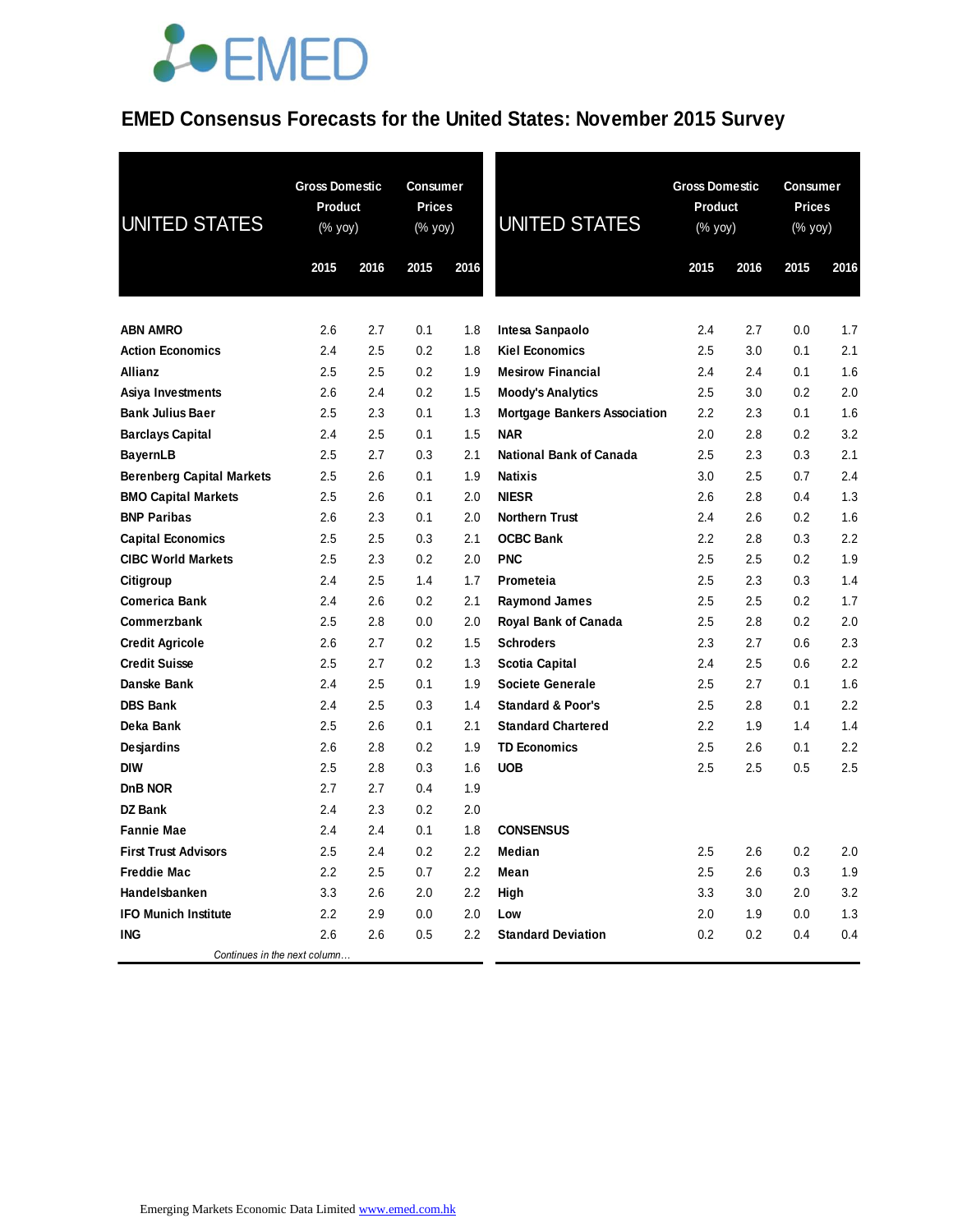### **EMED Consensus Forecasts for the Euro Area: November 2015 Survey**

| <b>EURO AREA</b>                 | <b>Gross Domestic</b><br><b>Product</b><br>(% yoy) |      | Consumer<br><b>Prices</b><br>(% yoy) |      | <b>EURO AREA</b>          | <b>Gross Domestic</b><br><b>Product</b><br>(% yoy) |      |      | <b>Consumer</b><br><b>Prices</b><br>$(% \mathsf{Y}^{\prime }\mathsf{Y}^{\prime }\mathsf{Y}^{\prime })$<br>2016 |  |
|----------------------------------|----------------------------------------------------|------|--------------------------------------|------|---------------------------|----------------------------------------------------|------|------|----------------------------------------------------------------------------------------------------------------|--|
|                                  | 2015                                               | 2016 | 2015                                 | 2016 |                           | 2015                                               | 2016 | 2015 |                                                                                                                |  |
|                                  |                                                    |      |                                      |      |                           |                                                    |      |      |                                                                                                                |  |
| <b>ABN AMRO</b>                  | 1.6                                                | 2.0  | 0.1                                  | 1.4  | <b>ING</b>                | 1.3                                                | 1.6  | 0.2  | 1.7                                                                                                            |  |
| Allianz                          | 1.5                                                | 1.7  | 0.1                                  | 1.2  | Intesa Sanpaolo           | 1.5                                                | 1.6  | 0.1  | 0.9                                                                                                            |  |
| Asiya Investments                | 1.1                                                | 1.2  | 0.4                                  | 1.1  | <b>Kiel Economics</b>     | 1.5                                                | 1.7  | 0.0  | $0.9\,$                                                                                                        |  |
| <b>Bank Julius Baer</b>          | 1.5                                                | 1.7  | 0.1                                  | 1.2  | <b>Mizuho Securities</b>  | 1.4                                                | 1.6  | 0.9  | ---                                                                                                            |  |
| <b>Barclays Capital</b>          | 1.5                                                | 1.6  | 0.1                                  | 1.0  | Monte Dei Paschi Di Siena | 1.5                                                | 1.6  | 0.0  | 1.2                                                                                                            |  |
| <b>BayernLB</b>                  | 1.4                                                | 1.3  | 0.1                                  | 1.0  | <b>Moody's Analytics</b>  | 1.3                                                | 1.9  | 0.2  | 1.4                                                                                                            |  |
| <b>Berenberg Capital Markets</b> | 1.5                                                | 1.6  | 0.0                                  | 0.9  | <b>Natixis</b>            | 1.5                                                | 1.6  | 0.2  | 1.5                                                                                                            |  |
| <b>BMO Capital Markets</b>       | 1.5                                                | 1.5  | 0.0                                  | 0.7  | <b>NIESR</b>              | 1.5                                                | 1.7  | 0.0  | 0.5                                                                                                            |  |
| <b>BNP Paribas</b>               | 1.6                                                | 1.5  | 0.1                                  | 1.0  | <b>OCBC Bank</b>          | 1.5                                                | 1.7  | 0.2  | 1.2                                                                                                            |  |
| <b>Capital Economics</b>         | 1.5                                                | 1.0  | 0.1                                  | 1.2  | Prometeia                 | 1.4                                                | 1.2  | 0.1  | 1.1                                                                                                            |  |
| Citigroup                        | 1.5                                                | 1.6  | 0.1                                  | 1.0  | Royal Bank of Canada      | 1.5                                                | 1.8  | 0.1  | 1.0                                                                                                            |  |
| Commerzbank                      | 1.5                                                | 1.3  | 0.1                                  | 1.2  | <b>Schroders</b>          | 1.3                                                | 1.7  | 0.0  | 1.1                                                                                                            |  |
| <b>Credit Agricole</b>           | 1.5                                                | 1.7  | 0.1                                  | 1.1  | <b>Scotia Capital</b>     | 1.5                                                | 1.7  | 0.2  | 1.3                                                                                                            |  |
| <b>Credit Suisse</b>             | 1.5                                                | 1.9  | 0.1                                  | 0.9  | <b>Societe Generale</b>   | 1.5                                                | 1.5  | 0.1  | 1.0                                                                                                            |  |
| <b>Danske Bank</b>               | 1.4                                                | 1.7  | 0.1                                  | 1.2  | <b>Standard Chartered</b> | 1.5                                                | 2.1  | 0.2  | 1.7                                                                                                            |  |
| <b>DBS Bank</b>                  | 1.4                                                | 1.4  | 0.1                                  | 1.0  | <b>TD Economics</b>       | 1.6                                                | 1.8  | 0.2  | 1.5                                                                                                            |  |
| Deka Bank                        | 1.5                                                | 1.5  | 0.1                                  | 1.2  | <b>UOB</b>                | 1.5                                                | 1.7  | 0.2  | 1.2                                                                                                            |  |
| <b>DIW</b>                       | 1.5                                                | 1.7  | 0.1                                  | 1.0  |                           |                                                    |      |      |                                                                                                                |  |
| DnB NOR                          | 1.5                                                | 1.2  | 0.1                                  | 0.8  | <b>CONSENSUS</b>          |                                                    |      |      |                                                                                                                |  |
| DZ Bank                          | 1.5                                                | 1.4  | 0.0                                  | 0.7  | <b>Median</b>             | 1.5                                                | 1.6  | 0.1  | 1.1                                                                                                            |  |
| <b>ETLA</b>                      | 1.5                                                | 1.8  | 0.2                                  | 1.3  | Mean                      | 1.5                                                | 1.6  | 0.2  | 1.1                                                                                                            |  |
| <b>EUROFER</b>                   | 1.9                                                | 2.0  | 0.2                                  | 1.0  | High                      | 1.9                                                | 2.1  | 0.9  | 1.7                                                                                                            |  |
| Handelsbanken                    | 1.4                                                | 1.5  | 0.8                                  | 1.5  | Low                       | 1.1                                                | 1.0  | 0.0  | 0.5                                                                                                            |  |
| <b>IFO Munich Institute</b>      | 1.4                                                | 1.5  | 0.2                                  | 1.1  | <b>Standard Deviation</b> | 0.1                                                | 0.2  | 0.2  | 0.3                                                                                                            |  |
| Continues in the next column     |                                                    |      |                                      |      |                           |                                                    |      |      |                                                                                                                |  |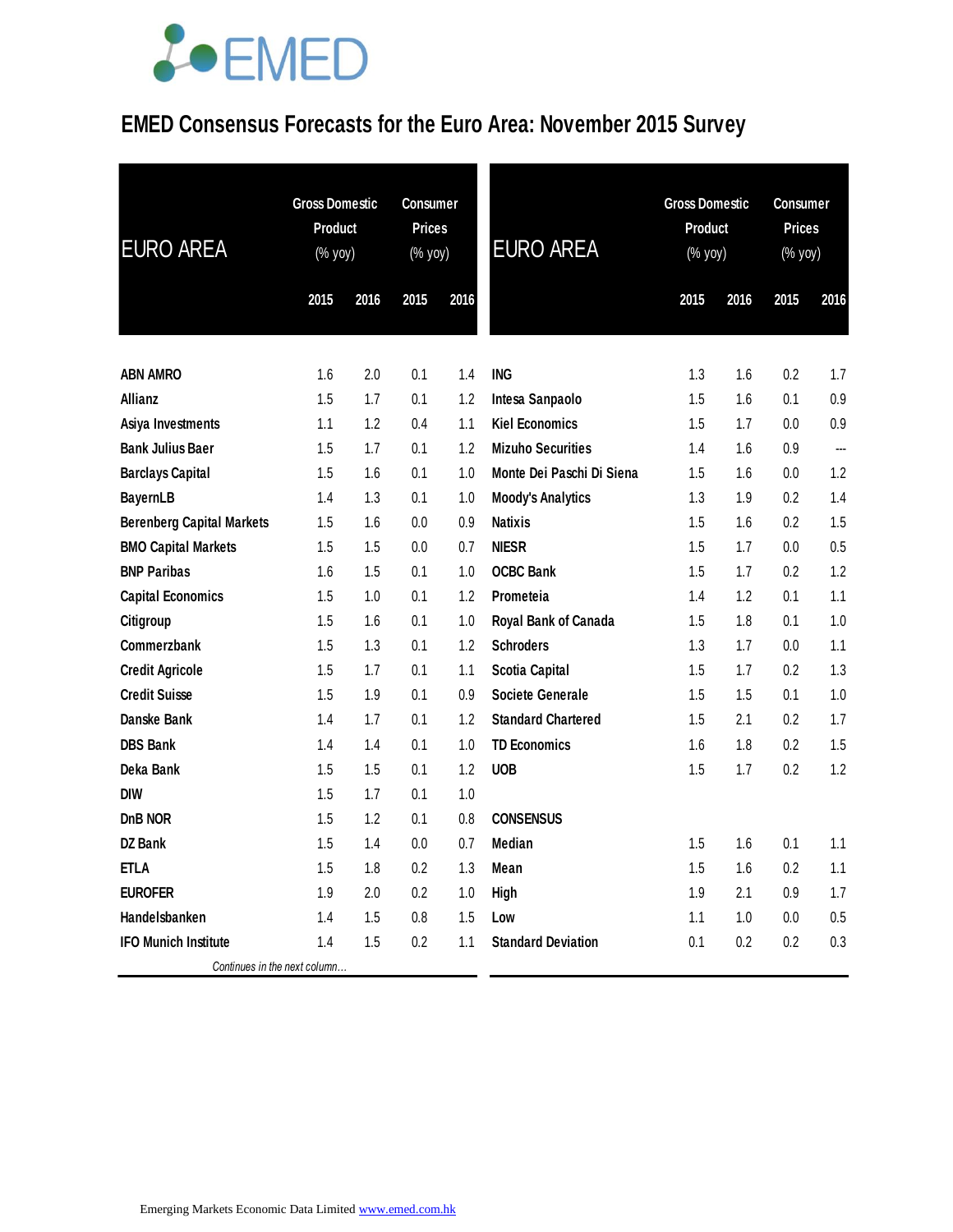### **EMED Consensus Forecasts for Japan: November 2015 Survey**

| <b>JAPAN</b>                     | <b>Gross Domestic</b><br><b>Product</b><br>(% yoy) |      | <b>Consumer</b><br><b>Prices</b><br>(% yoy) |      | <b>JAPAN</b>              | <b>Gross Domestic</b><br><b>Product</b><br>(% yoy) |         | <b>Consumer</b><br><b>Prices</b><br>(% yoy) |      |
|----------------------------------|----------------------------------------------------|------|---------------------------------------------|------|---------------------------|----------------------------------------------------|---------|---------------------------------------------|------|
|                                  | 2015                                               | 2016 | 2015                                        | 2016 |                           | 2015                                               | 2016    | 2015                                        | 2016 |
|                                  |                                                    |      |                                             |      |                           |                                                    |         |                                             |      |
| <b>ABN AMRO</b>                  | 0.7                                                | 1.2  | 0.6                                         | 1.0  | <b>ING</b>                | 0.8                                                | 1.3     | 0.7                                         | 0.8  |
| Allianz                          | 0.6                                                | 1.4  | 1.0                                         | 1.0  | <b>JCER</b>               | 1.1                                                | 1.6     | 0.2                                         | 0.9  |
| Asiya Investments                | 0.8                                                | 0.8  | 0.8                                         | 0.5  | <b>Kiel Economics</b>     | 0.6                                                | 1.2     | 0.8                                         | 0.6  |
| <b>Bank Julius Baer</b>          | 0.5                                                | 0.8  | 0.7                                         | 0.0  | <b>Mizuho Securities</b>  | 1.1                                                | 2.0     | 0.1                                         | 1.3  |
| Bank of Tokyo-Mitsubishi UFJ     | 1.3                                                | 1.7  | 0.2                                         | 1.2  | <b>Moody's Analytics</b>  | 1.3                                                | 1.2     | 0.9                                         | 0.9  |
| <b>Barclays Capital</b>          | 0.6                                                | 1.1  | 0.5                                         | 0.7  | <b>Natixis</b>            | 1.3                                                | 1.4     | 1.0                                         | 1.3  |
| <b>BayernLB</b>                  | 0.9                                                | 1.5  | 0.8                                         | 0.6  | <b>NIESR</b>              | 0.7                                                | 1.4     | 0.4                                         | 0.9  |
| <b>Berenberg Capital Markets</b> | 0.6                                                | 0.8  | 0.6                                         | 0.7  | <b>OCBC Bank</b>          | 1.0                                                | 1.4     | 0.8                                         | 1.2  |
| <b>BMO Capital Markets</b>       | 0.5                                                | 0.9  | 0.8                                         | 0.4  | Prometeia                 | 0.6                                                | 1.1     | 0.3                                         | 0.6  |
| <b>BNP Paribas</b>               | 0.4                                                | 0.6  | 0.7                                         | 0.7  | <b>Schroders</b>          | 0.7                                                | 1.8     | 1.1                                         | 1.1  |
| <b>Capital Economics</b>         | 0.5                                                | 1.5  | 1.0                                         | 1.0  | <b>Scotia Capital</b>     | 0.9                                                | 1.2     | 0.5                                         | 1.0  |
| Citigroup                        | 0.5                                                | 1.1  | 0.8                                         | 0.5  | <b>Societe Generale</b>   | 0.8                                                | 2.2     | 0.9                                         | 1.2  |
| Commerzbank                      | 0.7                                                | 1.3  | 0.8                                         | 0.8  | <b>Standard Chartered</b> | 0.8                                                | 1.2     | 0.5                                         | 1.4  |
| <b>Credit Agricole</b>           | 0.8                                                | 1.6  | 0.3                                         | 1.0  | <b>TD Economics</b>       | 0.7                                                | 1.1     | 0.6                                         | 0.5  |
| <b>Credit Suisse</b>             | 0.5                                                | 1.0  | 0.5                                         | 0.3  | <b>UOB</b>                | 1.0                                                | 1.5     | 1.0                                         | 1.8  |
| Daiwa Institute of Research      | 1.0                                                | 1.7  | 0.0                                         | 0.8  |                           |                                                    |         |                                             |      |
| Danske Bank                      | 1.0                                                | 1.4  | 1.0                                         | 1.6  |                           |                                                    |         |                                             |      |
| <b>DBS Bank</b>                  | 0.6                                                | 0.9  | 0.9                                         | 0.6  | <b>CONSENSUS</b>          |                                                    |         |                                             |      |
| Deka Bank                        | 0.5                                                | 1.0  | 0.9                                         | 1.2  | Median                    | 0.8                                                | 1.3     | 0.8                                         | 0.9  |
| <b>DIW</b>                       | 1.0                                                | 1.5  | 0.8                                         | 0.4  | Mean                      | 0.8                                                | 1.3     | 0.7                                         | 0.9  |
| DnB NOR                          | 0.8                                                | 1.5  | 1.6                                         | 1.5  | High                      | 1.3                                                | $2.2\,$ | 1.6                                         | 1.8  |
| <b>DZ Bank</b>                   | 0.7                                                | 1.0  | 0.8                                         | 1.0  | Low                       | 0.4                                                | 0.6     | 0.0                                         | 0.0  |
| <b>IFO Munich Institute</b>      | 1.3                                                | 2.0  | 0.8                                         | 1.5  | <b>Standard Deviation</b> | 0.3                                                | 0.4     | 0.3                                         | 0.4  |
| Continues in the next column     |                                                    |      |                                             |      |                           |                                                    |         |                                             |      |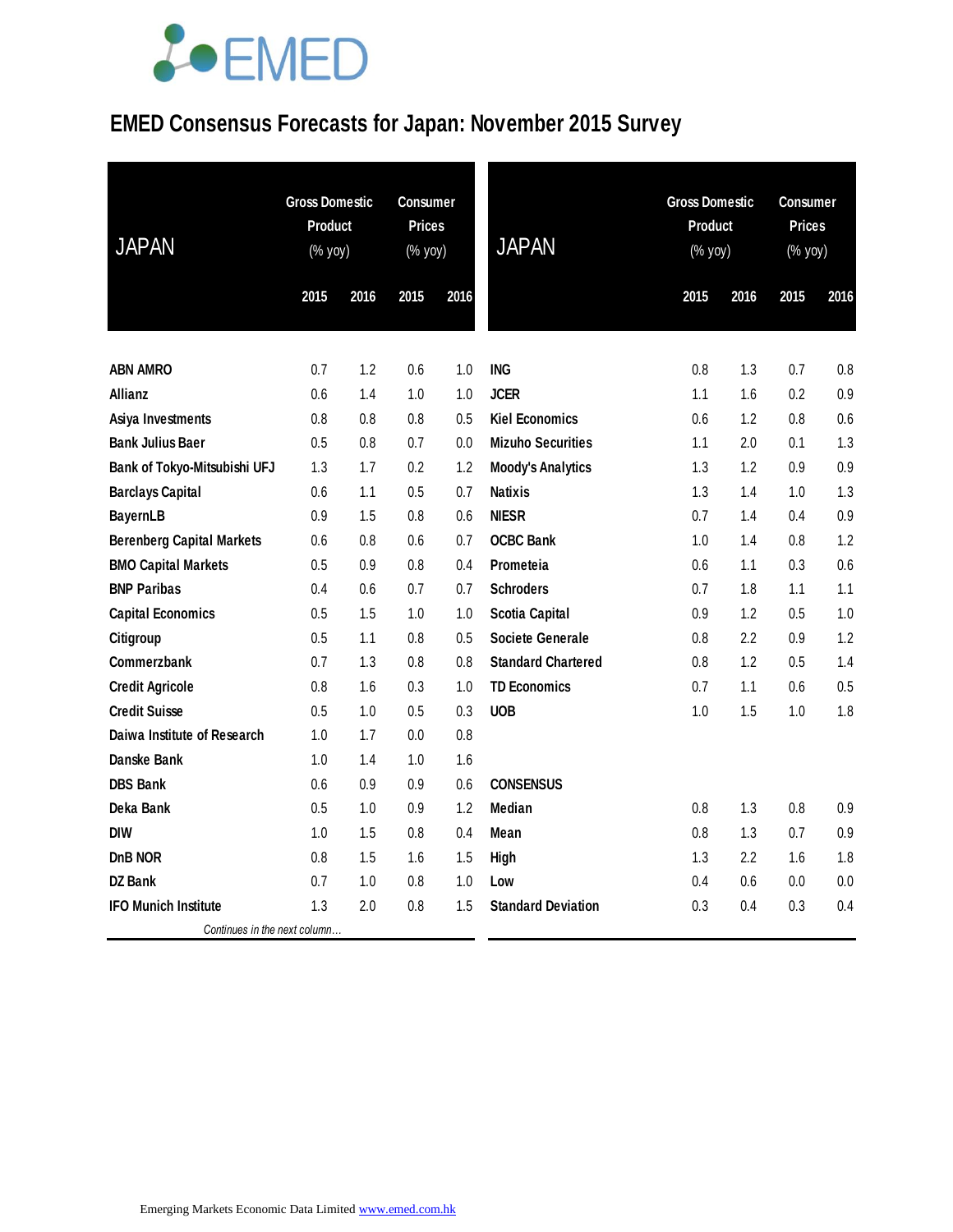#### **EMED Consensus Forecasts for China: November 2015 Survey**

| <b>CHINA</b>                     | <b>Gross Domestic</b><br><b>Product</b><br>$(% \mathsf{Y}^{\prime }\mathsf{Y}^{\prime }\mathsf{Y}^{\prime })$ |      | <b>Consumer</b><br><b>Prices</b><br>(% yoy) |        | <b>CHINA</b>                  | <b>Gross Domestic</b><br><b>Product</b><br>(% yoy) |      | <b>Consumer</b><br><b>Prices</b><br>(% yoy) |        |
|----------------------------------|---------------------------------------------------------------------------------------------------------------|------|---------------------------------------------|--------|-------------------------------|----------------------------------------------------|------|---------------------------------------------|--------|
|                                  | 2015                                                                                                          | 2016 | 2015                                        | 2016   |                               | 2015                                               | 2016 | 2015                                        | 2016   |
|                                  |                                                                                                               |      |                                             |        |                               |                                                    |      |                                             |        |
| <b>ABN AMRO</b>                  | 7.0                                                                                                           | 6.5  | 1.5                                         | 2.0    | <b>IFO Munich Institute</b>   | 6.9                                                | 6.6  | 1.4                                         | 2.2    |
| <b>Allianz</b>                   | 6.8                                                                                                           | 6.5  | 1.5                                         | 2.3    | <b>ING</b>                    | 7.0                                                | 6.8  | 1.5                                         | 1.5    |
| Asiya Investments                | 6.8                                                                                                           | 6.5  | 1.9                                         | 2.3    | Intesa Sanpaolo               | 6.8                                                | 6.3  | 1.8                                         | 2.2    |
| <b>Bank Julius Baer</b>          | 6.9                                                                                                           | 5.7  | 1.4                                         | 1.3    | JP Morgan                     | 6.9                                                | 6.6  | 1.4                                         | 2.0    |
| <b>Bank of East Asia</b>         | 6.9                                                                                                           | 6.7  | 1.5                                         | 2.0    | <b>Kiel Economics</b>         | 6.6                                                | 6.3  | 1.5                                         | 2.0    |
| <b>Barclays Capital</b>          | 6.8                                                                                                           | 6.0  | 1.6                                         | 2.0    | <b>Moody's Analytics</b>      | 6.7                                                | 6.5  | 1.5                                         | 3.1    |
| <b>BayernLB</b>                  | 6.8                                                                                                           | 6.3  | 1.5                                         | 1.8    | <b>Natixis</b>                | 7.0                                                | 6.9  | 1.7                                         | 2.4    |
| <b>Berenberg Capital Markets</b> | 6.8                                                                                                           | 6.5  | 1.5                                         | 2.2    | <b>NIESR</b>                  | 6.9                                                | 6.6  | 1.1                                         | 1.3    |
| <b>BMO Capital Markets</b>       | 6.9                                                                                                           | 6.5  | 1.5                                         | 1.7    | <b>OCBC Bank</b>              | 7.0                                                | 6.8  | 1.3                                         | 2.5    |
| <b>BNP Paribas</b>               | 6.8                                                                                                           | 6.5  | 1.7                                         | 2.0    | <b>Royal Bank of Scotland</b> | 6.9                                                | 6.4  | 1.4                                         | 1.5    |
| <b>Capital Economics</b>         | 7.0                                                                                                           | 6.8  | 1.5                                         | 2.5    | <b>Schroders</b>              | 6.8                                                | 6.4  | 1.4                                         | 2.0    |
| Citigroup                        | 6.9                                                                                                           | 6.3  | 1.5                                         | 1.9    | <b>Scotia Capital</b>         | 6.9                                                | 6.4  | 1.8                                         | 2.1    |
| Commerzbank                      | 6.8                                                                                                           | 6.3  | 1.4                                         | 1.5    | <b>Societe Generale</b>       | 6.9                                                | 6.0  | 1.7                                         | 2.3    |
| <b>Credit Agricole</b>           | 6.8                                                                                                           | 6.5  | 1.6                                         | 2.3    | <b>Standard Chartered</b>     | 6.9                                                | 6.8  | 1.6                                         | 2.1    |
| <b>Credit Suisse</b>             | 6.8                                                                                                           | 6.5  | 1.4                                         | 1.3    | <b>UOB</b>                    | 6.8                                                | 6.8  | 1.5                                         | 2.0    |
| Daiwa Institute of Research      | 6.9                                                                                                           | 6.5  | 1.1                                         | $-0.5$ |                               |                                                    |      |                                             |        |
| Danske Bank                      | 6.8                                                                                                           | 6.7  | 1.7                                         | 2.3    |                               |                                                    |      |                                             |        |
| <b>DBS Bank</b>                  | 6.8                                                                                                           | 6.5  | 1.5                                         | 1.5    | <b>CONSENSUS</b>              |                                                    |      |                                             |        |
| Deka Bank                        | 6.9                                                                                                           | 6.5  | 1.4                                         | 1.6    | Median                        | 6.9                                                | 6.5  | 1.5                                         | 2.0    |
| <b>DIW</b>                       | 6.5                                                                                                           | 6.5  | $-1.3$                                      | $-1.1$ | Mean                          | 6.9                                                | 6.5  | 1.4                                         | 1.9    |
| DnB NOR                          | 6.9                                                                                                           | 6.2  | 1.9                                         | 2.8    | High                          | 7.0                                                | 6.9  | 1.9                                         | 3.1    |
| <b>DZ</b> Bank                   | 6.8                                                                                                           | 6.5  | 1.6                                         | 2.3    | Low                           | 6.5                                                | 5.7  | $-1.3$                                      | $-1.1$ |
| <b>ICBC</b> International        | 7.0                                                                                                           | 6.8  | 1.4                                         | 2.0    | <b>Standard Deviation</b>     | 0.1                                                | 0.2  | 0.5                                         | 0.8    |
| Continues in the next column     |                                                                                                               |      |                                             |        |                               |                                                    |      |                                             |        |